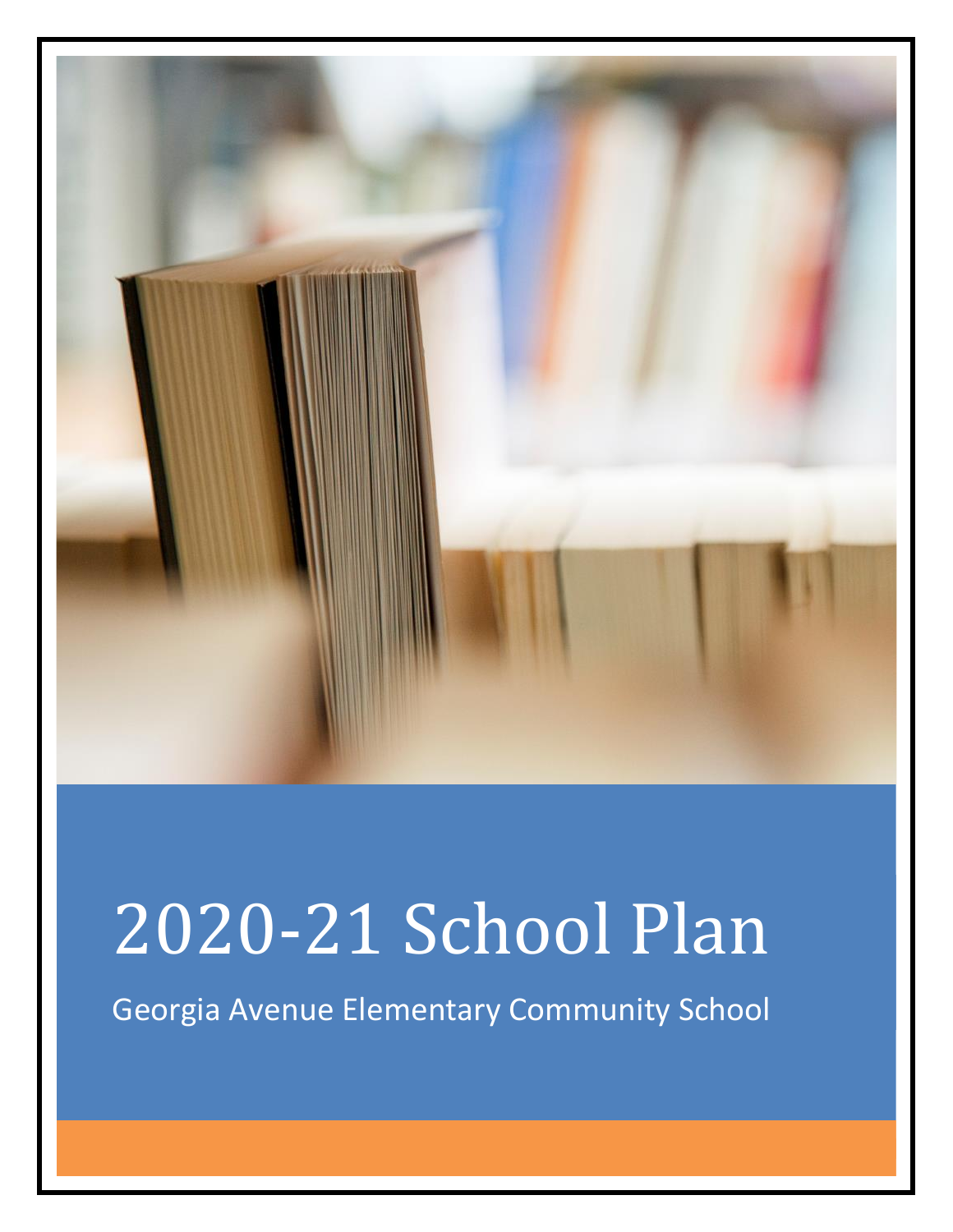# **School Planning Document 2020-2021**

| <b>Year of Plan</b> | ъ | 2 | в |
|---------------------|---|---|---|
| <b>Literacy</b>     |   |   |   |
| <b>Numeracy</b>     | X |   |   |

|                   | <b>School Name: Georgia Avenue Community School</b> |
|-------------------|-----------------------------------------------------|
| <b>Principal:</b> | <b>Lisa Frey</b>                                    |
| Date:             | December 2020                                       |





# **School Community Context**

Response to Intervention (RTI) is a framework that focuses on collaborative problem solving to improve all students learning and to close achievement gaps for struggling learners. Utilizing the cycle of inquiry, the RTI method combines extensive effective schools research that identifies teacher collaboration, sharing of effective instructional practices, and problem solving critical factors for improving student learning**.**

Georgia Avenue is a community school that is located in the Harewood neighbourhood. The school has 348 students from Kindergarten to Grade 7, with 17 divisions (one division being our District Skills program). We take pride in our diverse community. We celebrate our diversity and any actions that help contribute to an inclusive culture. Students often have opportunities to show leadership in mentoring, encouraging and/or role-modelling for others. Showing gratitude for one another is a daily practice at Georgia Ave. Our strong personal relationships with our students allow us to recognize accomplishments that help contribute to students developing self confidence and becoming independent learners.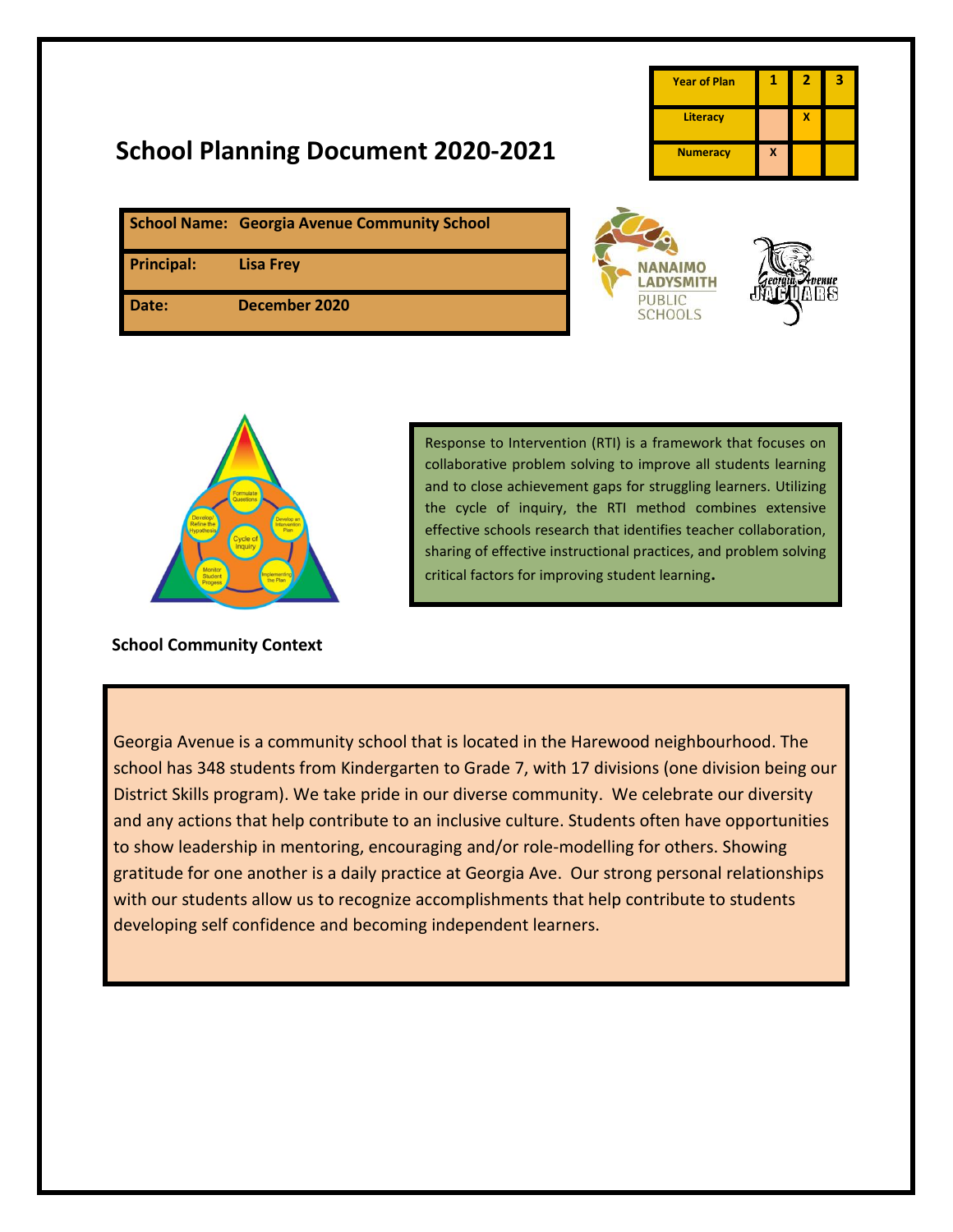# **What's our goal(s)?**

- 1. To improve students' performance in reading.
- 2. To improve students' number sense. We would like students to use multiple approaches to be able to compute, decompose and manipulate numbers.

#### **What are our inquiry questions?**

- 1. Will strengthening our Tier 1 and Tier 2 literacy practices improve student reading performance?
- 2. How can we improve students' understanding of number sense through teaching number sense in context, taking time to develop it daily, encouraging more mathematical communication to explain mathematical understanding?

# **How do we want to get there? What steps should we take? How will we know that we have had an impact?**

# **Literacy:**

- PLC mini-sprint cycles: reading focus
- Build diverse literacy program examine and refine classroom structures
- Create phonics-based bins (differentiated practise utilizing PARS data)
- RTI inclusion based model work through tiered approach utilize Wilson, PRESS and Haggerty programs for tier 2 and 3 targeted instruction – lead by Psychologyst and student support teachers
- Survey students: self reflection/attitude towards reading
- Push in co-teaching by literacy coordinator
- Continue utilizing conference binders
- Library initiative ie. Winter Challenge, Library Weebly..
- We will do pre and post assessments of our students receiving Tier 2 and 3 literacy intervention to monitor progress.
- We will continue to use the NLPS screener, ELL assessments and E-Assess to collect and organize data and to set and monitor individual reading targets.